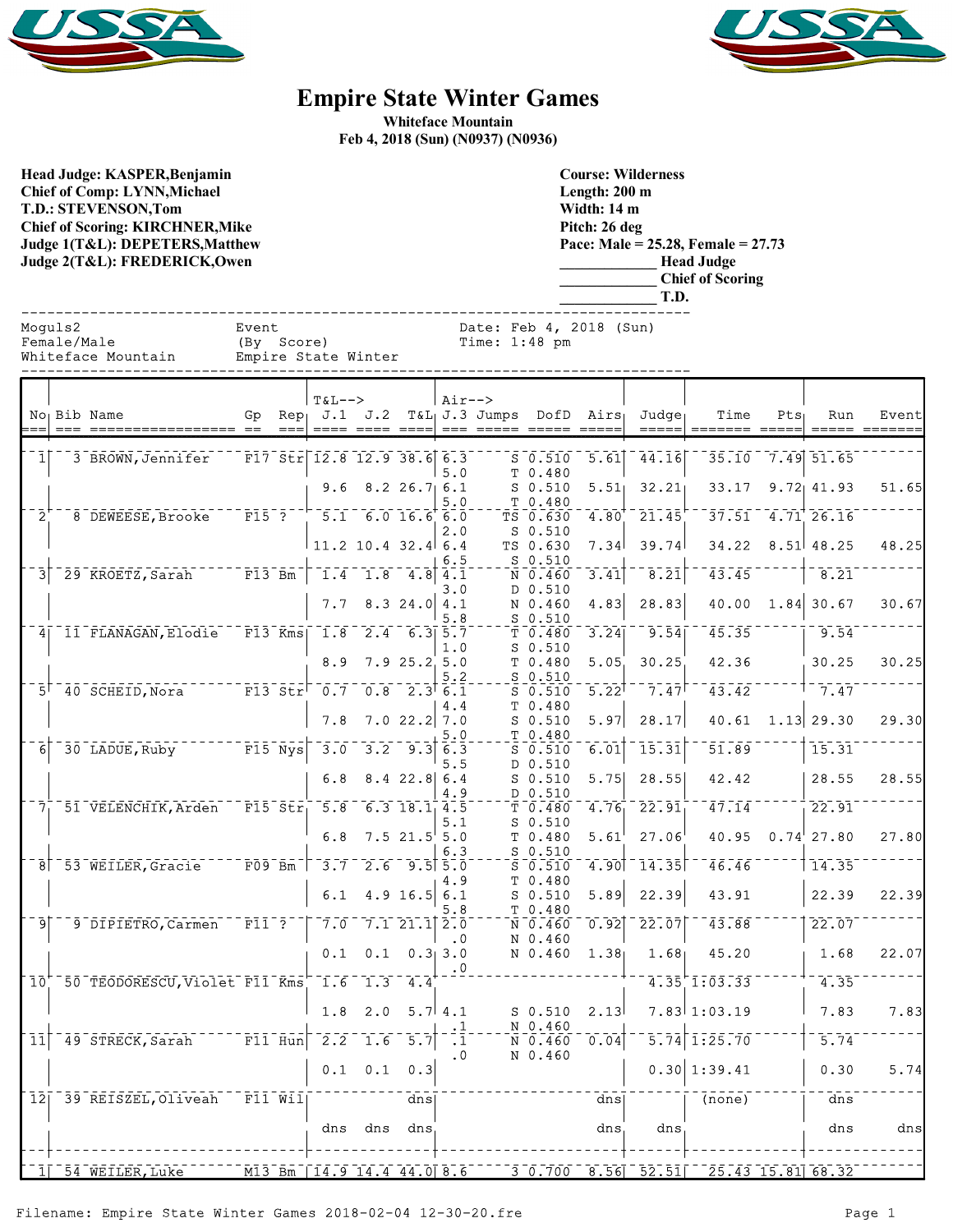Female/Male (By Score) Time: 1:48 pm Whiteface Mountain Empire State Winter

Moguls2 Event Date: Feb 4, 2018 (Sun)<br>
Female/Male (By Score) Time: 1:48 pm

|                    |                |                                                                                                                                   |                                                                                                                     |     | <b>T&amp;L--&gt;</b>                                                                                                                  |                          |                                        | $Air--$          |                 |                                                                                                |                                  |                                                          |                            |     |                                              |               |
|--------------------|----------------|-----------------------------------------------------------------------------------------------------------------------------------|---------------------------------------------------------------------------------------------------------------------|-----|---------------------------------------------------------------------------------------------------------------------------------------|--------------------------|----------------------------------------|------------------|-----------------|------------------------------------------------------------------------------------------------|----------------------------------|----------------------------------------------------------|----------------------------|-----|----------------------------------------------|---------------|
|                    |                | No Bib Name                                                                                                                       | Gp                                                                                                                  | Rep |                                                                                                                                       | J.1 J.2                  |                                        |                  | $T&L$ J.3 Jumps | DofD                                                                                           | Airs                             | Judge                                                    | Time                       | Pts | Run                                          | Event         |
|                    |                |                                                                                                                                   |                                                                                                                     |     |                                                                                                                                       |                          |                                        | $6.\overline{2}$ |                 | 50.410                                                                                         |                                  |                                                          | =====, ======= =====       |     |                                              | ===== ======= |
|                    |                |                                                                                                                                   |                                                                                                                     |     |                                                                                                                                       | 14.4 13.2 41.4 8.6       |                                        |                  |                 |                                                                                                | 3 0.700 12.59                    | 53.99                                                    |                            |     | 25.77 15.37 69.36                            | 69.36         |
|                    |                |                                                                                                                                   |                                                                                                                     |     |                                                                                                                                       |                          |                                        | 9.0              |                 | 3p 0.730                                                                                       |                                  |                                                          |                            |     |                                              |               |
|                    | 2 <sup>1</sup> | 6 DAMORE, Trae                                                                                                                    | $^{\mathrm{- -}}$ M13 $^{\mathrm{-}}$ ? $^{\mathrm{-}}$                                                             |     | $T14.0$ 13.6 41.4 8.5                                                                                                                 |                          |                                        |                  |                 | $-3 - 0.700$                                                                                   | 9.13                             | $-50.53$                                                 |                            |     | $29.99$ 10.03 60.56                          |               |
|                    |                |                                                                                                                                   |                                                                                                                     |     |                                                                                                                                       |                          |                                        | 6.0              |                 | TS 0.530                                                                                       |                                  |                                                          |                            |     |                                              |               |
|                    |                |                                                                                                                                   |                                                                                                                     |     | 5.7                                                                                                                                   |                          | $5.6$ 17.0 8.4                         | . 0              |                 | 30.700                                                                                         | 5.88                             | 22.83                                                    | 40.62                      |     | 22.83                                        | 60.56         |
| 3 <sup>1</sup>     |                | 34 OECHSNER, Max                                                                                                                  | $\bar{M15}$ $\bar{?}$                                                                                               |     |                                                                                                                                       | $12.9$ 12.9 38.7 6.2     |                                        |                  |                 | $S = 0.410$                                                                                    | 5.77                             | 44.47                                                    |                            |     | 28.96 11.34 55.81                            |               |
|                    |                |                                                                                                                                   |                                                                                                                     |     |                                                                                                                                       |                          |                                        | 6.1              |                 | TS 0.530                                                                                       |                                  |                                                          |                            |     |                                              |               |
|                    |                |                                                                                                                                   |                                                                                                                     |     |                                                                                                                                       | $0.4$ $0.8$ $1.8$ 6.2    |                                        |                  |                 | $S_0.410$                                                                                      | 2.75                             | 4.55                                                     | 38.47                      |     | 4.55                                         | 55.81         |
|                    |                |                                                                                                                                   |                                                                                                                     |     | $\overline{M13}$ Kms 13.3 13.0 39.5 8.5                                                                                               |                          |                                        |                  |                 | 30.700                                                                                         |                                  |                                                          |                            |     |                                              |               |
| 4 <sup>1</sup>     |                | 20 JAMIESON, Ryan                                                                                                                 |                                                                                                                     |     |                                                                                                                                       |                          |                                        | 6.0              |                 | $\overline{3}\ \overline{0}\ \overline{0}\ \overline{7}\ \overline{0}\overline{0}$<br>TS 0.530 | 9.13                             | 48.58                                                    |                            |     | $32.54 - 6.81$ 55.39                         |               |
|                    |                |                                                                                                                                   |                                                                                                                     |     |                                                                                                                                       | $13.2$ 13.3 39.8 8.5     |                                        |                  |                 | 30.700                                                                                         | 8.04                             | 47.79                                                    | 31.99                      |     | $7.50$ 55.29                                 | 55.39         |
|                    |                |                                                                                                                                   |                                                                                                                     |     |                                                                                                                                       |                          |                                        | 5.5              |                 | T 0.380                                                                                        |                                  |                                                          |                            |     |                                              |               |
| 51                 |                | 43 SLAVICH, Jake M13 Kil 14.0 13.8 41.7 6.1                                                                                       |                                                                                                                     |     |                                                                                                                                       |                          |                                        |                  |                 | ST 0.530                                                                                       | 7.43                             | 49.13                                                    | 36.31                      |     | $\begin{bmatrix} 2.03 & 51.16 \end{bmatrix}$ |               |
|                    |                |                                                                                                                                   |                                                                                                                     |     |                                                                                                                                       |                          |                                        | 6.0              |                 | 3 0.700                                                                                        |                                  |                                                          |                            |     |                                              |               |
|                    |                |                                                                                                                                   |                                                                                                                     |     |                                                                                                                                       | $13.0$ 11.6 36.9 7.0     |                                        | 6.8              |                 | ST 0.530<br>3 0.700                                                                            | 8.47                             | 45.37                                                    | 33.00                      |     | $6.22$ 51.59                                 | 51.59         |
| 6 <sup>1</sup>     |                | $-46$ STEVENSON, Ryan                                                                                                             |                                                                                                                     |     | $\sqrt{15}$ $\sqrt{5}$ $\sqrt{13.5}$ $\sqrt{13.1}$ $\sqrt{39.9}$ $\sqrt{6.0}$                                                         |                          |                                        |                  |                 | $S_0.410$                                                                                      | $\overline{5.11}$                | 45.01                                                    | 33.77                      |     | $\overline{5.25}$ $\overline{50.26}$         |               |
|                    |                |                                                                                                                                   |                                                                                                                     |     |                                                                                                                                       |                          |                                        | 5.0              |                 | TS 0.530                                                                                       |                                  |                                                          |                            |     |                                              |               |
|                    |                |                                                                                                                                   |                                                                                                                     |     | 8.9                                                                                                                                   |                          | 9.026.85.8                             |                  |                 | T 0.380                                                                                        | 5.59                             | 32.44                                                    | 34.56                      |     | 4.25 36.69                                   | 50.26         |
|                    |                |                                                                                                                                   |                                                                                                                     |     |                                                                                                                                       |                          |                                        | 6.4              |                 | TS 0.530                                                                                       |                                  |                                                          |                            |     |                                              |               |
|                    |                | $71$ 15 GREENE, Davin                                                                                                             |                                                                                                                     |     | $\overline{10.5}$ $\overline{115}$ $\overline{H}$ un $\overline{10.3}$ $\overline{10.5}$ $\overline{31.2}^{\dagger}$ $\overline{5.0}$ |                          |                                        |                  |                 | $T$ 0.380<br>3 0.700                                                                           | 6.45                             | 37.65                                                    |                            |     | $34.22 - 4.68$ $42.33$                       |               |
|                    |                |                                                                                                                                   |                                                                                                                     |     | 0.1                                                                                                                                   |                          | $0.1$ dnf $6.4$                        | 6.5              |                 | TT 0.500                                                                                       | dnf                              | 4.23                                                     | 40.45                      |     | dnf                                          | 42.33         |
|                    |                |                                                                                                                                   |                                                                                                                     |     |                                                                                                                                       |                          |                                        | 1.0              |                 | 3p 0.730                                                                                       |                                  |                                                          |                            |     |                                              |               |
| 8                  |                | 18 HOPE, Derek                                                                                                                    | $^{-}$ $\bar{\texttt{M}}\bar{\texttt{1}}\bar{\texttt{5}}$ $^{-}$ $\bar{\texttt{H}}\bar{\texttt{u}}\bar{\texttt{n}}$ |     | $\overline{8.3}$                                                                                                                      |                          | $8.1$ 24.6 6.0                         |                  |                 | T 0.380                                                                                        | $\overline{5.51}$                | 30.11                                                    | 39.32                      |     | 30.11                                        |               |
|                    |                |                                                                                                                                   |                                                                                                                     |     |                                                                                                                                       |                          |                                        | 6.1              |                 | TS 0.530                                                                                       |                                  |                                                          |                            |     |                                              |               |
|                    |                |                                                                                                                                   |                                                                                                                     |     |                                                                                                                                       | $9.9$ 10.2 30.2 6.0      |                                        |                  |                 | $T$ 0.380                                                                                      | 5.61                             | 35.76                                                    | 38.93                      |     | 35.76                                        | 35.76         |
|                    |                | $91$ 44 SPALTER, Jacob                                                                                                            |                                                                                                                     |     | $-M13$ Hun <sub>1</sub> 8.8                                                                                                           |                          | 8.726.36.1                             | 6.3              |                 | TS 0.530<br>TS 0.530                                                                           | 5.47                             | 31.72                                                    | 40.36                      |     | 31.72                                        |               |
|                    |                |                                                                                                                                   |                                                                                                                     |     |                                                                                                                                       |                          |                                        | 5.9              |                 | T 0.380                                                                                        |                                  |                                                          |                            |     |                                              |               |
|                    |                |                                                                                                                                   |                                                                                                                     |     | 7.5                                                                                                                                   |                          | 6.020.37.0                             |                  |                 | TS 0.530                                                                                       | 6.91                             | 27.16                                                    |                            |     | $37.32$ 0.75 27.91                           | 31.72         |
|                    |                |                                                                                                                                   |                                                                                                                     |     |                                                                                                                                       |                          |                                        | 6.4              |                 | TT 0.500                                                                                       |                                  |                                                          |                            |     |                                              |               |
|                    |                | 10 14 GORDON, Kyle                                                                                                                | $-M13$ Kms                                                                                                          |     | $\overline{0.1}$                                                                                                                      |                          | $0.1$ dnf $1.0$                        |                  |                 | T 0.380                                                                                        | dnf                              | 0.68                                                     | $\overline{(\text{none})}$ |     | dnf                                          |               |
|                    |                |                                                                                                                                   |                                                                                                                     |     | 7.5                                                                                                                                   |                          | $7.5$ 22.5                             | . 0<br>6.0       |                 | $S_0.410$                                                                                      | 4.30                             | 26.80                                                    | 45.72                      |     | 26.80                                        | 26.80         |
|                    |                |                                                                                                                                   |                                                                                                                     |     |                                                                                                                                       |                          |                                        | 4.5              |                 | D 0.410                                                                                        |                                  |                                                          |                            |     |                                              |               |
| $\overline{11}$    |                | $-48$ STRECK, Benjamin                                                                                                            | $\overline{M13}$ Hun                                                                                                |     | $\overline{6.2}$                                                                                                                      |                          | $7.8$ 21.0 6.1                         |                  |                 | $S = 0.410$                                                                                    | $\overline{5.30}$                | 26.30                                                    | 43.95                      |     | 26.30                                        |               |
|                    |                |                                                                                                                                   |                                                                                                                     |     |                                                                                                                                       |                          |                                        | 5.0              |                 | DD 0.560                                                                                       |                                  |                                                          |                            |     |                                              |               |
|                    |                |                                                                                                                                   |                                                                                                                     |     | 0.1                                                                                                                                   |                          | $0.1 \quad 0.316.0$                    | 6.8              |                 | TS 0.530<br>DD 0.560                                                                           | 6.98                             | 7.28                                                     | 43.59                      |     | 7.28                                         | 26.30         |
| $\bar{1}\bar{2}$   |                | 10 FLANAGAN, Dean                                                                                                                 |                                                                                                                     |     | $ \overline{M15}$ $\overline{Kms}$ $\overline{5.6}$                                                                                   |                          | $-5.6$ 16.8 5.0                        |                  |                 | $T$ 0.380                                                                                      | 3.74                             | 20.54                                                    | 41.05                      |     | 20.54                                        |               |
|                    |                |                                                                                                                                   |                                                                                                                     |     |                                                                                                                                       |                          |                                        | 4.5              |                 | $S$ 0.410                                                                                      |                                  |                                                          |                            |     |                                              |               |
|                    |                |                                                                                                                                   |                                                                                                                     |     |                                                                                                                                       | $7.8$ 6.8 21.9 5.0       |                                        |                  |                 | $T$ 0.380                                                                                      |                                  | $4.19$ 26.09                                             | 41.34                      |     | 26.09                                        | 26.09         |
|                    |                |                                                                                                                                   |                                                                                                                     |     |                                                                                                                                       |                          |                                        | 5.6              |                 | $S_0.410$                                                                                      |                                  |                                                          |                            |     |                                              |               |
|                    |                | $13$ <sup>-</sup> 33 MERCIER, Henry $13$ <sup>-</sup> $7$ <sup>-</sup> $7.7$ <sup>-</sup> 6.6 21.5 5.0                            |                                                                                                                     |     |                                                                                                                                       |                          |                                        | 4.1              |                 | $5 - 0.410$<br>T 0.380                                                                         |                                  | $\overline{3.60}$ $\overline{25.05}$                     | $\overline{39.61}$         |     | 25.05                                        |               |
|                    |                |                                                                                                                                   |                                                                                                                     |     | 7.3                                                                                                                                   |                          | $7.1$ 21.6 6.1                         |                  |                 | $S$ 0.410                                                                                      | 4.02                             | 25.62                                                    | 41.17                      |     | 25.62                                        | 25.62         |
|                    |                |                                                                                                                                   |                                                                                                                     |     |                                                                                                                                       |                          |                                        | 4.0              |                 | $T$ 0.380                                                                                      |                                  |                                                          |                            |     |                                              |               |
|                    |                | 14 21 KEENAN, William M13 ?                                                                                                       |                                                                                                                     |     |                                                                                                                                       | $-1.1 - 2.2 - 5.0$ 6.0   |                                        |                  |                 | 50.410                                                                                         | $\overline{2.87}$                | $-7.82$                                                  | 39.49                      |     | 7.82                                         |               |
|                    |                |                                                                                                                                   |                                                                                                                     |     |                                                                                                                                       |                          |                                        | 1.0              |                 | D 0.410                                                                                        |                                  |                                                          |                            |     |                                              |               |
|                    |                |                                                                                                                                   |                                                                                                                     |     | 6.6                                                                                                                                   |                          | 7.120.56.2                             | 6.1              |                 | $S_0.410$<br>D 0.410                                                                           |                                  | $5.04$ 25.59                                             | 38.51                      |     | 25.59                                        | 25.59         |
|                    |                | $15$ <sup>+-</sup> 19 <sup>-</sup> ISAKOV, Vladimir M13-Hun <sup>--</sup> 0.1 <sup>--</sup> 0.1 <sup>--0.3</sup> <sup>+</sup> 2.0 |                                                                                                                     |     |                                                                                                                                       |                          |                                        |                  |                 | $D$ 0.410                                                                                      | $\overline{2.05}$ <sup>1</sup>   | $^{-1}$ 2.35 $^{\dagger}$                                | $\overline{43.20}$         |     | $-2.35$                                      |               |
|                    |                |                                                                                                                                   |                                                                                                                     |     |                                                                                                                                       |                          |                                        | 3.0              |                 | $S_0.410$                                                                                      |                                  |                                                          |                            |     |                                              |               |
|                    |                |                                                                                                                                   |                                                                                                                     |     | 5.7                                                                                                                                   |                          | $5.8$ 17.3 6.0                         |                  |                 | D 0.410                                                                                        | 4.51                             | 21.76                                                    |                            |     | $36.84$ 1.36 23.12                           | 23.12         |
|                    |                | $16$ <sup>-35-PERI, Max<sup>-1</sup></sup>                                                                                        |                                                                                                                     |     | $^{-}$ M11 $^{-}$ Hun $^{-}$ 6.6                                                                                                      |                          | $\overline{5.9}$ 18.8 $\overline{5.1}$ | 5.0              |                 | $S_0.410$                                                                                      | $\overline{4.30}$ $\overline{1}$ | 23.05                                                    | 45.51                      |     | 23.05                                        |               |
|                    |                |                                                                                                                                   |                                                                                                                     |     |                                                                                                                                       |                          |                                        | 5.8              |                 | $\bar{\mathbb{T}}$ $\bar{0}$ .380 $^{-1}$<br>$S_0.410$                                         |                                  |                                                          |                            |     |                                              |               |
|                    |                |                                                                                                                                   |                                                                                                                     |     | 0.1                                                                                                                                   |                          | $0.2 \quad 0.5 \mid 5.0$               |                  |                 | $S_0.410$                                                                                      | 3.76                             | 4.21                                                     | 47.72                      |     | 4.21                                         | 23.05         |
|                    |                |                                                                                                                                   |                                                                                                                     |     |                                                                                                                                       |                          |                                        | 4.5              |                 | $T_{-}$ $T_{-}$ 0.380                                                                          |                                  |                                                          |                            |     |                                              |               |
| $\bar{1}\bar{7}^-$ |                | $-5$ D'AMICO, Nikola $-7$ M11 Hun <sub>1</sub> 6.2 5.6 17.7 <sub>1</sub> 3.6                                                      |                                                                                                                     |     |                                                                                                                                       |                          |                                        |                  |                 |                                                                                                |                                  | $\bar{\rm T}$ 0.380 $\bar{\rm 3.69}$ 21.39 $\bar{\rm 0}$ | $55.35$ $^{-1}$            |     | 21.39                                        |               |
|                    |                |                                                                                                                                   |                                                                                                                     |     |                                                                                                                                       |                          |                                        | 5.7              |                 | $S_0.410$                                                                                      |                                  |                                                          |                            |     |                                              |               |
|                    |                |                                                                                                                                   |                                                                                                                     |     | 5.1                                                                                                                                   |                          | 5.9 16.5 4.9                           | 5.0              |                 | T <sub>0.380</sub><br>$S_0.410$                                                                | 3.91                             | 20.41                                                    | 49.34                      |     | 20.41                                        | 21.39         |
| $\bar{1}\bar{8}$   |                | $74$ CAFFREY, Alex $17.3$ $77$ $- 6.1$ $5.4$ $17.3$ $3.4$                                                                         |                                                                                                                     |     |                                                                                                                                       |                          |                                        |                  |                 |                                                                                                |                                  | $\bar{\tau}$ 0.380 $\bar{\tau}$ 2.97 $\bar{\tau}$ 20.22  | $\overline{43.61}$         |     | 120.22                                       |               |
|                    |                |                                                                                                                                   |                                                                                                                     |     |                                                                                                                                       |                          |                                        | 4.1              |                 | $S_0.410$                                                                                      |                                  |                                                          |                            |     |                                              |               |
|                    |                |                                                                                                                                   |                                                                                                                     |     |                                                                                                                                       | $3.3$ $3.5$ $10.2$ $4.8$ |                                        |                  |                 |                                                                                                |                                  | $T$ 0.380 4.28 14.48                                     | 41.58                      |     | 14.48                                        | 20.22         |